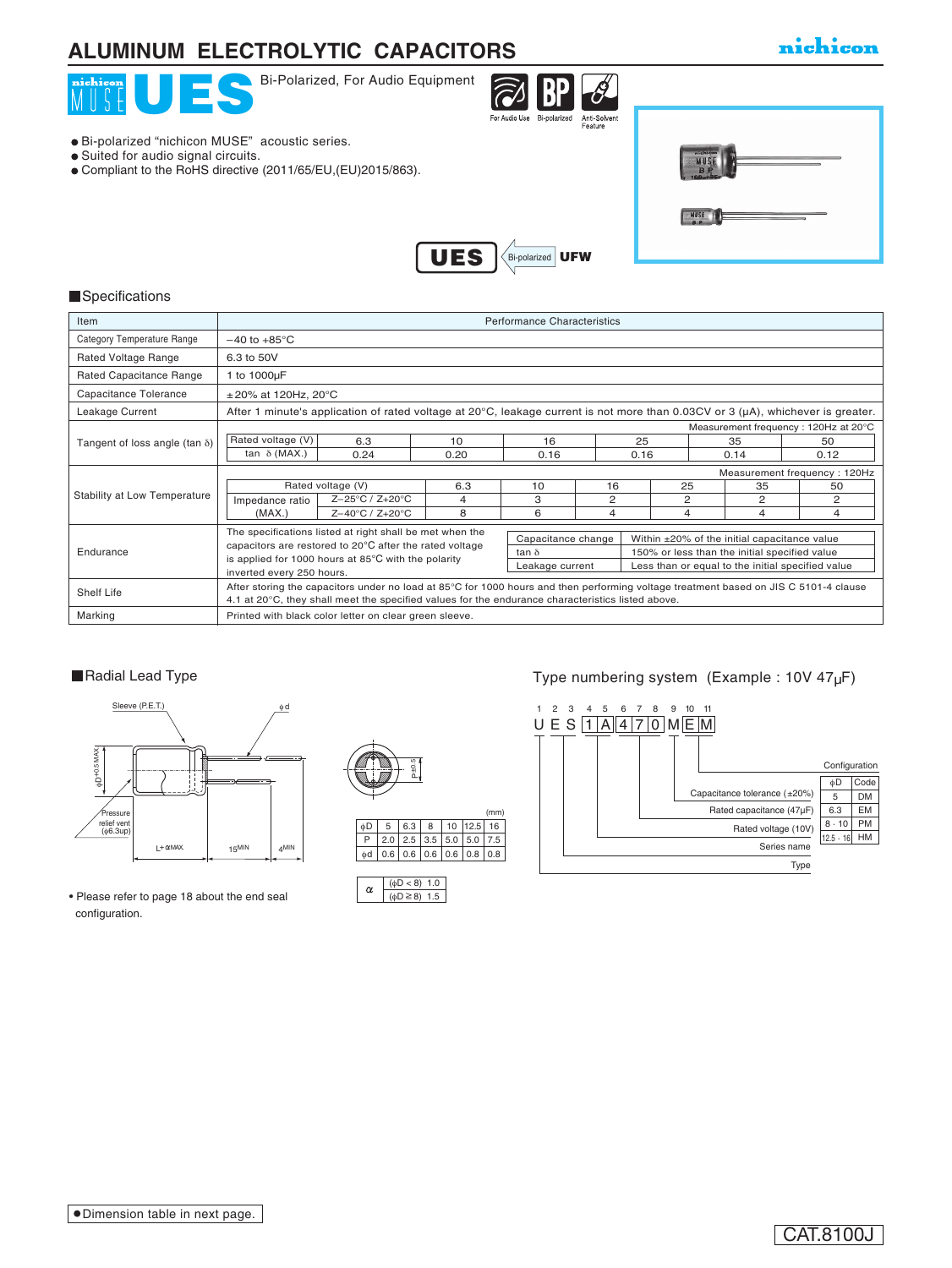# UES

#### **Dimensions**

| <b>Rated Voltage</b><br>(V)<br>(code) | Rated<br>Capacitance<br>$(\mu F)$ | Case Size<br>$\phi$ D $\times$ L $(mm)$ | $\tan \delta$ | Leakage Current<br>$(\mu A)$<br>(at 20 <sup>°</sup> C after)<br>1 minute | <b>Part Number</b> |
|---------------------------------------|-----------------------------------|-----------------------------------------|---------------|--------------------------------------------------------------------------|--------------------|
|                                       | 33                                | $5\times11$                             | 0.24          | 6.237                                                                    | UES0J330MDM        |
| 6.3<br>(0J)                           | 47                                | $6.3 \times 11$                         | 0.24          | 8.883                                                                    | UES0J470MEM        |
|                                       | 100                               | $8\times11.5$                           | 0.24          | 18.9                                                                     | UES0J101MPM        |
|                                       | 220                               | $10 \times 12.5$                        | 0.24          | 41.58                                                                    | UES0J221MPM        |
|                                       | 330                               | $10\times16$                            | 0.24          | 62.37                                                                    | UES0J331MPM        |
|                                       | 470                               | $10\times 20$                           | 0.24          | 88.83                                                                    | UES0J471MPM        |
|                                       | 1000                              | $12.5 \times 25$                        | 0.24          | 189                                                                      | UES0J102MHM        |
|                                       | 22                                | $5\times11$                             | 0.20          | 6.6                                                                      | UES1A220MDM        |
|                                       | 33                                | $6.3 \times 11$                         | 0.20          | 9.9                                                                      | UES1A330MEM        |
|                                       | 47                                | $6.3\times11$                           | 0.20          | 14.1                                                                     | UES1A470MEM        |
| 10                                    | 100                               | $10 \times 12.5$                        | 0.20          | 30                                                                       | UES1A101MPM        |
| (1A)                                  | 220                               | $10\times16$                            | 0.20          | 66                                                                       | UES1A221MPM        |
|                                       | 330                               | $10\times 20$                           | 0.20          | 99                                                                       | UES1A331MPM        |
|                                       | 470                               | $12.5 \times 20$                        | 0.20          | 141                                                                      | UES1A471MHM        |
|                                       | 1000                              | $16\times25$                            | 0.20          | 300                                                                      | UES1A102MHM        |
|                                       | 10                                | $5\times11$                             | 0.16          | 4.8                                                                      | UES1C100MDM        |
|                                       | 22                                | $6.3 \times 11$                         | 0.16          | 10.56                                                                    | UES1C220MEM        |
|                                       | 33                                | $6.3\times11$                           | 0.16          | 15.84                                                                    | UES1C330MEM        |
|                                       | 47                                | $8\times11.5$                           | 0.16          | 22.56                                                                    | UES1C470MPM        |
| 16<br>(1C)                            | 100                               | $10 \times 12.5$                        | 0.16          | 48                                                                       | UES1C101MPM        |
|                                       | 220                               | $10\times20$                            | 0.16          | 105.6                                                                    | UES1C221MPM        |
|                                       | 330                               | $12.5\times20$                          | 0.16          | 158.4                                                                    | UES1C331MHM        |
|                                       | 470                               | $12.5 \times 25$                        | 0.16          | 225.6                                                                    | UES1C471MHM        |
|                                       | 1000                              | $16\times25$                            | 0.16          | 480                                                                      | UES1C102MHM        |
|                                       | 4.7                               | $5\times11$                             | 0.16          | 3.525                                                                    | UES1E4R7MDM        |
|                                       | 10                                | $5\times11$                             | 0.16          | 7.5                                                                      | UES1E100MDM        |
|                                       | 22                                | $6.3\times11$                           | 0.16          | 16.5                                                                     | UES1E220MEM        |
|                                       | 33                                | $8\times$ 11.5                          | 0.16          | 24.75                                                                    | UES1E330MPM        |
| 25                                    | 47                                | $10\times12.5$                          | 0.16          | 35.25                                                                    | UES1E470MPM        |
| (1E)                                  | 100                               | $10 \times 16$                          | 0.16          | 75                                                                       | UES1E101MPM        |
|                                       | 220                               | $12.5\times25$                          | 0.16          | 165                                                                      | UES1E221MHM        |
|                                       | 330                               | $12.5\times 25$                         | 0.16          | 247.5                                                                    | UES1E331MHM        |
|                                       | 470                               | $16\times25$                            | 0.16          | 352.5                                                                    | UES1E471MHM        |
|                                       | 1000                              | $16\times31.5$                          | 0.16          | 750                                                                      | UES1E102MHM        |
|                                       | 4.7                               | $5\times11$                             | 0.14          | 4.935                                                                    | UES1V4R7MDM        |
| 35<br>(1V)                            | 10                                | $6.3 \times 11$                         | 0.14          | 10.5                                                                     | UES1V100MEM        |
|                                       | 22                                | $8\times$ 11.5                          | 0.14          | 23.1                                                                     | UES1V220MPM        |
|                                       | 33                                | $10\times 12.5$                         | 0.14          | 34.65                                                                    | UES1V330MPM        |
|                                       | 47                                | $10 \times 12.5$                        | 0.14          | 49.35                                                                    | UES1V470MPM        |
|                                       | 100                               | $10\times 20$                           | 0.14          | 105                                                                      | UES1V101MPM        |
|                                       | 220                               | $12.5\times25$                          | 0.14          | 231                                                                      | UES1V221MHM        |
|                                       | 330                               | $16\times25$                            | 0.14          | 346.5                                                                    | UES1V331MHM        |
|                                       | 470                               | $16\times25$                            | 0.14          | 493.5                                                                    | UES1V471MHM        |

For cut leads, formed leads or taped parts, please add the appropriate code after the size code (12th digit). If there is no size code in the part number, please add size code "1" and then add the appropriate code.

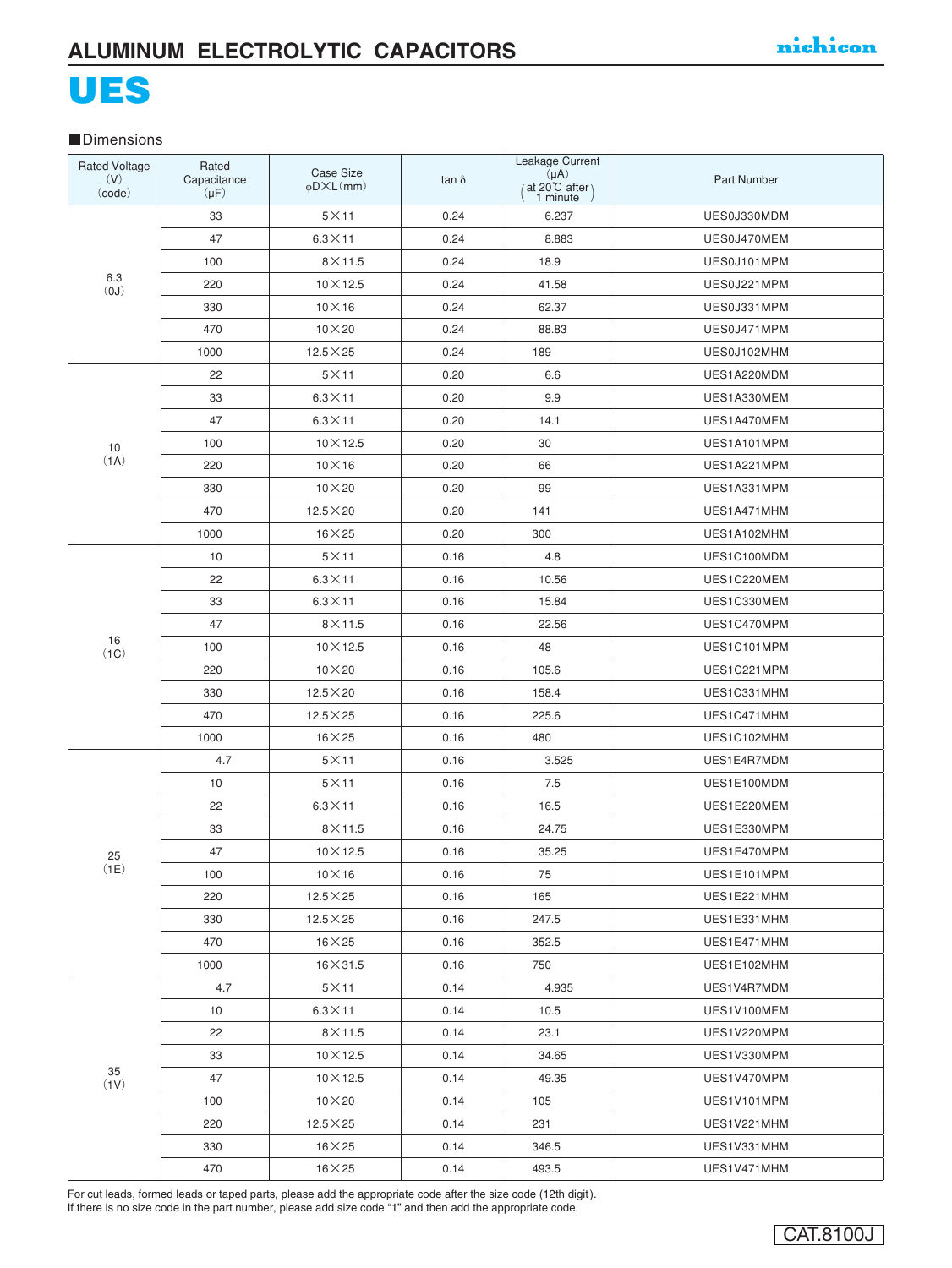# UES

#### **Dimensions**

| <b>Rated Voltage</b><br>(V)<br>(code) | Rated<br>Capacitance<br>$(\mu F)$ | Case Size<br>$\phi$ D $\times$ L $(mm)$ | $tan \delta$ | Leakage Current<br>$(\mu A)$<br>at 20°C after \<br>minute | Part Number |
|---------------------------------------|-----------------------------------|-----------------------------------------|--------------|-----------------------------------------------------------|-------------|
|                                       |                                   | $5\times11$                             | 0.12         | 3                                                         | UES1H010MDM |
|                                       | 2.2                               | $5\times11$                             | 0.12         | 3.3                                                       | UES1H2R2MDM |
|                                       | 3.3                               | $5\times11$                             | 0.12         | 4.95                                                      | UES1H3R3MDM |
|                                       | 4.7                               | $6.3 \times 11$                         | 0.12         | 7.05                                                      | UES1H4R7MEM |
|                                       | 10                                | $8\times$ 11.5                          | 0.12         | 15                                                        | UES1H100MPM |
| 50<br>(HH)                            | 22                                | $10\times12.5$                          | 0.12         | 33                                                        | UES1H220MPM |
|                                       | 33                                | $10\times16$                            | 0.12         | 49.5                                                      | UES1H330MPM |
|                                       | 47                                | $10\times 20$                           | 0.12         | 70.5                                                      | UES1H470MPM |
|                                       | 100                               | $12.5 \times 25$                        | 0.12         | 150                                                       | UES1H101MHM |
|                                       | 220                               | $16\times25$                            | 0.12         | 330                                                       | UES1H221MHM |
|                                       | 330                               | $16\times31.5$                          | 0.12         | 495                                                       | UES1H331MHM |

For cut leads, formed leads or taped parts, please add the appropriate code after the size code (12th digit).

If there is no size code in the part number, please add size code "1" and then add the appropriate code.

Please refer to page 18, 19 about the formed or taped product spec. Please refer to page 4 for the minimum order quantity.